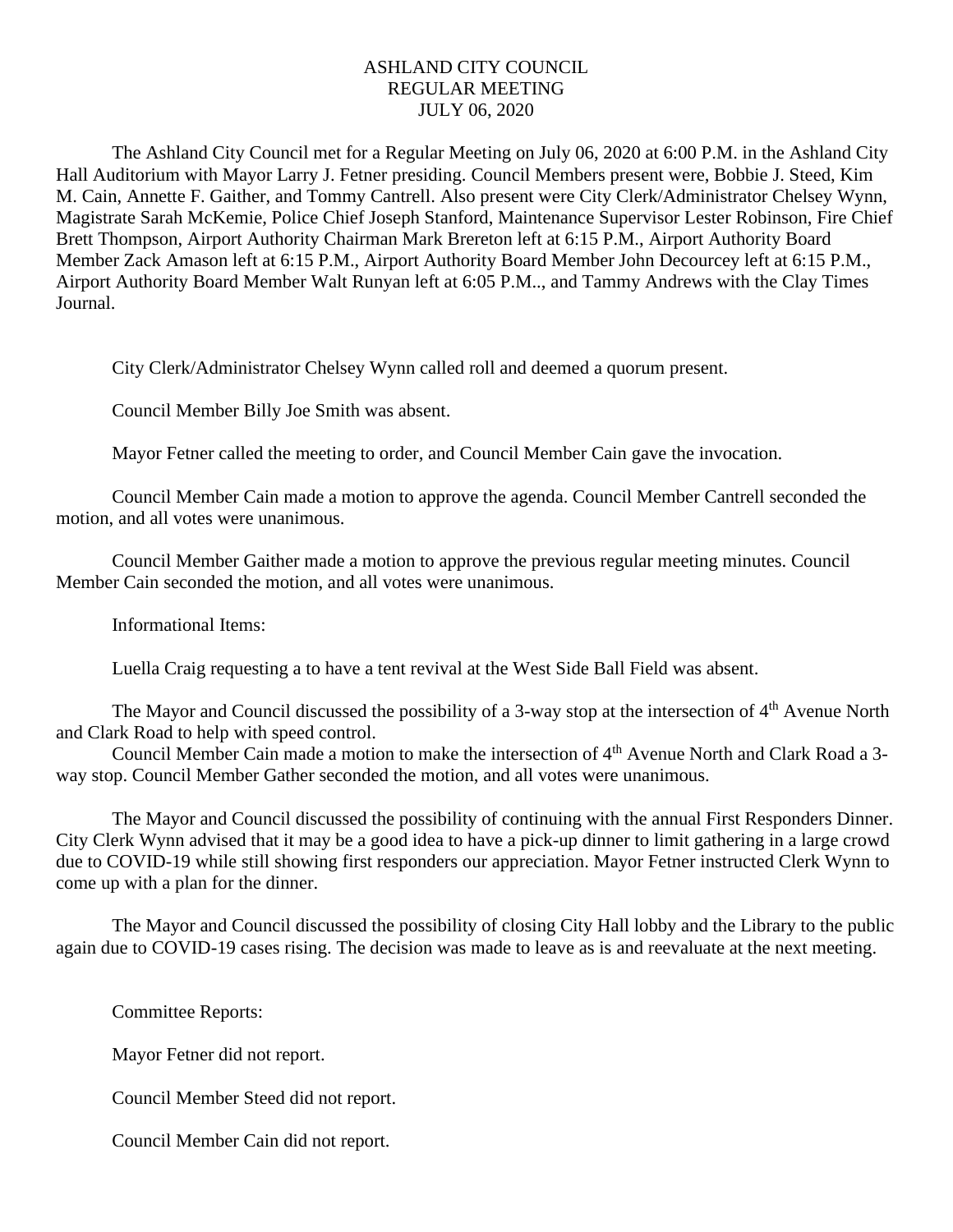Council Member Gaither thanked Maintenance Supervisor Lester Robinson for taking the time to remove and put up the flags around the square daily since a few were stolen over the weekend. Council Member Gaither also thanked the Police Department for all they are doing in regards to being on the frontline for the virus.

Council Member Cantrell did not report.

Police Chief Stanford stated that the Sherriff and Chief Deputy are working on pulling footage from video cameras on the Square to address the stolen flags. Chief Sanford also advised that he has been working on a noise ordinance that will be easier to enforce to replace the current noise ordinance. Chief Stanford also advised that there is a Community Clean-up Day in West Side set for July 18, 2020 at 7 A.M. Chief Stanford informed the council that the interview process for the new hire will begin tomorrow.

Maintenance Supervisor Robinson advised that the Street Lights on Highway 77 and Highway 9 are currently being converted to LEDs, the 3-way stop has been installed at the Library, and signs have already been picked up for the 3-way stop at the intersection of 4<sup>th</sup> Avenue North and Clark Road. Maintenance Supervisor Robinson also advised that the dead Bradford pear tree at the park has been removed; however, in the process, the bucket truck incurred some damage to hydraulic hoses that would have to be repaired professionally (Item #8 on agenda). Maintenance supervisor Robinson informed the Mayor and Council that the Right of Ways are 90% of the way cut and asked if anyone had any information regarding a softball tournament that had been held on West Side ball field.

City Clerk/Administrator reported that qualifying starts tomorrow, July  $7<sup>th</sup>$  and continues through July 21, 2020 at 5 P.M.

Fire Chief Brett Thompson reported that the Fire Department had been quiet with the exception of a few small calls. He also advised that all gear previously ordered had been received and thanked Acting Assistant Chief James Lee for keeping up a Facebook Presence for the Fire Department.

New Business:

Council Member Cain made a motion to approve the bills received since the last council meeting in the amount of \$6,667.39 Council Member Cantrell seconded the motion, and all votes were unanimous.

Council Member Cantrell made a motion to approve to pay Clay Central Volunteer Athletic Club \$350.00 for advertising at football, baseball, and softball fields. Council Member Gaither seconded the motion, and all votes were unanimous.

Council Member Cantrell made a motion approving First State Bank Originator Agreement for Direct Deposit. Council Member Gaither seconded the motion, and all votes were unanimous.

Council Member Cain made a motion approving to purchase InLattice Direct Deposit Software at a cost of \$25 a month for Direct Deposit. Council Member Cantrell seconded the motion, and all votes were unanimous.

Council Member Steed made a motion approving to pay \$450.00 towards an advertising sign for the Industrial Park located on Highway 9. Council Member Cain seconded the motion, and all votes were unanimous.